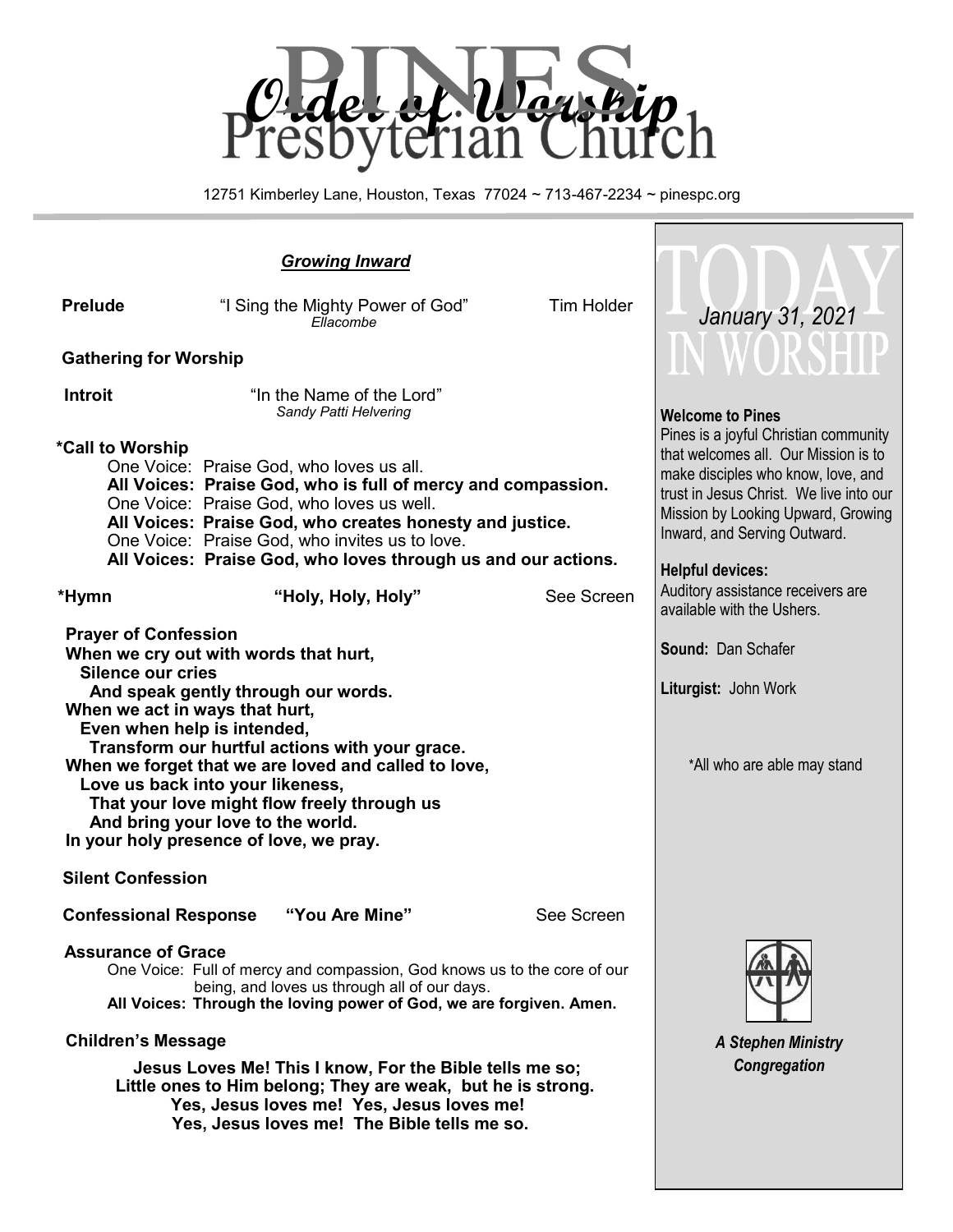### *Looking Upward*

| <b>First Reading</b>                                                                                                                                                                                                                               |                                                                                                                                                                                                                                                                                                                                                                                                                                                                                                          | Our Father, who art in heaven,<br>Deuteronomy 18:15-20<br>hallowed be thy name. Thy<br>kingdom come, thy will be done, on |                                                                                                               |  |  |
|----------------------------------------------------------------------------------------------------------------------------------------------------------------------------------------------------------------------------------------------------|----------------------------------------------------------------------------------------------------------------------------------------------------------------------------------------------------------------------------------------------------------------------------------------------------------------------------------------------------------------------------------------------------------------------------------------------------------------------------------------------------------|---------------------------------------------------------------------------------------------------------------------------|---------------------------------------------------------------------------------------------------------------|--|--|
| <b>Anthem</b>                                                                                                                                                                                                                                      | "How Deep the Father's Love For Us"<br><b>Stuart Townend</b>                                                                                                                                                                                                                                                                                                                                                                                                                                             | Karen Davis,<br>Kristen Davis-Owen                                                                                        | earth as it is in heaven. Give us this<br>day our daily bread; and forgive us<br>our debts, as we forgive our |  |  |
| <b>Second Reading</b>                                                                                                                                                                                                                              |                                                                                                                                                                                                                                                                                                                                                                                                                                                                                                          | Mark 1:21-28                                                                                                              | debtors; and lead us not into<br>temptation, but deliver us from evil.                                        |  |  |
| <b>Sermon</b>                                                                                                                                                                                                                                      | "With Great Power"                                                                                                                                                                                                                                                                                                                                                                                                                                                                                       | <b>Jesse Parker</b>                                                                                                       | For thine is the kingdom and the<br>power and the glory, forever.                                             |  |  |
| *Hymn                                                                                                                                                                                                                                              | "O Worship the King, All Glorious Above"                                                                                                                                                                                                                                                                                                                                                                                                                                                                 | See Screen                                                                                                                | Amen.                                                                                                         |  |  |
|                                                                                                                                                                                                                                                    | <b>Serving Outward</b>                                                                                                                                                                                                                                                                                                                                                                                                                                                                                   |                                                                                                                           |                                                                                                               |  |  |
| <b>Confirmation Ceremony</b>                                                                                                                                                                                                                       | Confirmands: Thomas Babineck, Ryan Lade,                                                                                                                                                                                                                                                                                                                                                                                                                                                                 | Harris Timmreck, McKinley Wood                                                                                            |                                                                                                               |  |  |
| Maker of heaven and earth.<br>Born of the virgin Mary.<br>He descended into hell.<br>He ascended into heaven.<br>I believe in the Holy Ghost,<br>The holy catholic church,<br>The communion of saints,<br>The forgiveness of sin,<br>*Gloria Patri | *Saying What We Believe (The Apostle's Creed)<br>I believe in God, the Father almighty.<br>And in Jesus Christ, his only Son, our Lord,<br>Who was conceived by the Holy Ghost<br><b>Suffered under Pontius Pilate,</b><br>Was crucified, dead, and buried;<br>The third day he rose again from the dead.<br>And sitteth on the right hand of God the Father almighty.<br>From thence he shall come to judge the quick and the dead.<br>The resurrection of the body,<br>And the life everlasting. Amen. |                                                                                                                           |                                                                                                               |  |  |
|                                                                                                                                                                                                                                                    | Glory be to the Father, and to the Son, and to the Holy Ghost;<br>As it was in the beginning, is now and ever shall be, world without end.<br>Amen. Amen.                                                                                                                                                                                                                                                                                                                                                |                                                                                                                           |                                                                                                               |  |  |
|                                                                                                                                                                                                                                                    | Prayers of the People and the Lord's Prayer                                                                                                                                                                                                                                                                                                                                                                                                                                                              |                                                                                                                           |                                                                                                               |  |  |
| <b>Hymn</b>                                                                                                                                                                                                                                        | "All Hail the Power of Jesus' Name"                                                                                                                                                                                                                                                                                                                                                                                                                                                                      | See Screen                                                                                                                |                                                                                                               |  |  |
| *Charge and Benediction                                                                                                                                                                                                                            |                                                                                                                                                                                                                                                                                                                                                                                                                                                                                                          |                                                                                                                           |                                                                                                               |  |  |
|                                                                                                                                                                                                                                                    | <b>Benediction Response</b> "The Trees of the Field"                                                                                                                                                                                                                                                                                                                                                                                                                                                     | See Screen                                                                                                                |                                                                                                               |  |  |
| *Sending Out The Light of Christ                                                                                                                                                                                                                   |                                                                                                                                                                                                                                                                                                                                                                                                                                                                                                          |                                                                                                                           |                                                                                                               |  |  |
| *Postlude                                                                                                                                                                                                                                          | "Immortal, Invisible, God Only Wise"<br>Traditional Welch Melody                                                                                                                                                                                                                                                                                                                                                                                                                                         |                                                                                                                           |                                                                                                               |  |  |
| Words printed by permission CCLI 998238                                                                                                                                                                                                            | Portions of our liturgy are from The Abingdon Worship Annual 2020.<br>Copyright © 2019 by Abingdon Press. Used by permission.                                                                                                                                                                                                                                                                                                                                                                            |                                                                                                                           |                                                                                                               |  |  |

**The Lord's Prayer**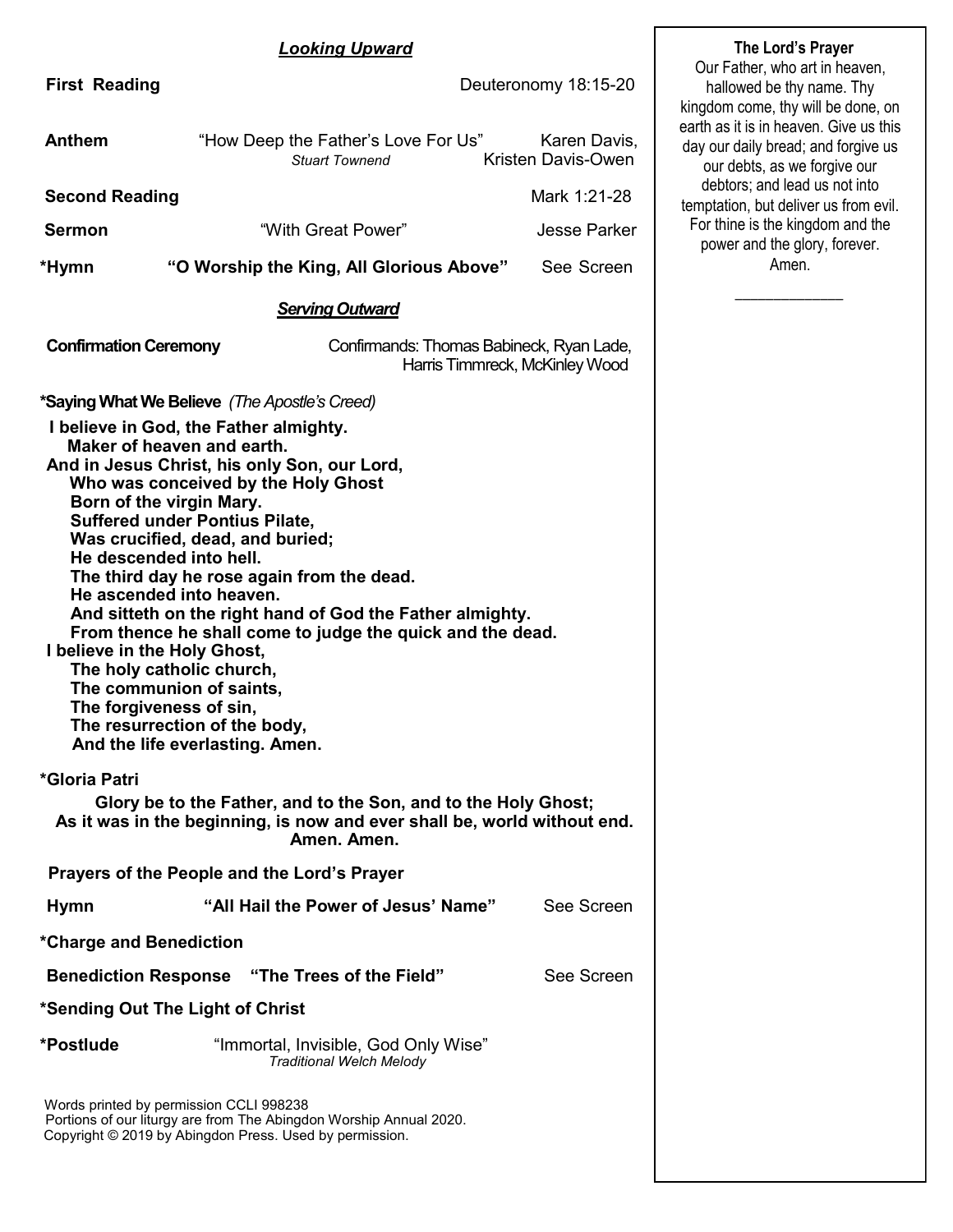# *Calendar for the Week of January 31, 2021*

| Today     | p.m.         | 5:00<br>8:00  | In-Car-Nation WorshipBack Parking Lot                                        |
|-----------|--------------|---------------|------------------------------------------------------------------------------|
| Monday    | a.m.<br>p.m. | 10:00<br>6:00 | Property Committee Meeting(Meet by Zoom)                                     |
| Tuesday   | a.m.<br>p.m. | 7:00<br>6:30  | Men's Bible Study(Meet by Zoom)<br>Missions Committee MeetingFellowship Hall |
| Wednesday | a.m.         | 10:30         |                                                                              |
|           |              | 11:00<br>5:00 |                                                                              |
|           | p.m.<br>p.m. | 8:00          |                                                                              |
| Thursday  | p.m.         | 5:00          |                                                                              |
| Friday    | a.m.         | 6:30          | Taco And A PrayerFellowship Hall Kitchen                                     |
| Saturday  | a.m.         | 9:00          |                                                                              |
| Sunday    | a.m          | 9:00          |                                                                              |
|           |              | 9:15          |                                                                              |
|           |              | 9:15          | Children's Family Style Sunday SchoolW12                                     |
|           |              | 9:15          | Youth Sunday SchoolHigh School Room                                          |
|           |              | 10:45         | Worship ServiceSanctuary/Live Streaming on Web<br>and Facebook               |
|           | p.m.         | 5:00          | In-Car-Nation WorshipBack Parking Lot                                        |
|           | p.m.         | 8:00          |                                                                              |

 $\lceil$ O

**Instagram.com/pineshouston**

**Get the latest announcements and reminders right before events happen. Find us here: https://twitter.com/HoustonPines.** 

 **Find us on Facebook www.facebook.comPinesPresbyterian Church-1425251917704955/**

 **The newsletter is available in the Narthex for those unable to access it online.**

#### **SERMON NOTES**